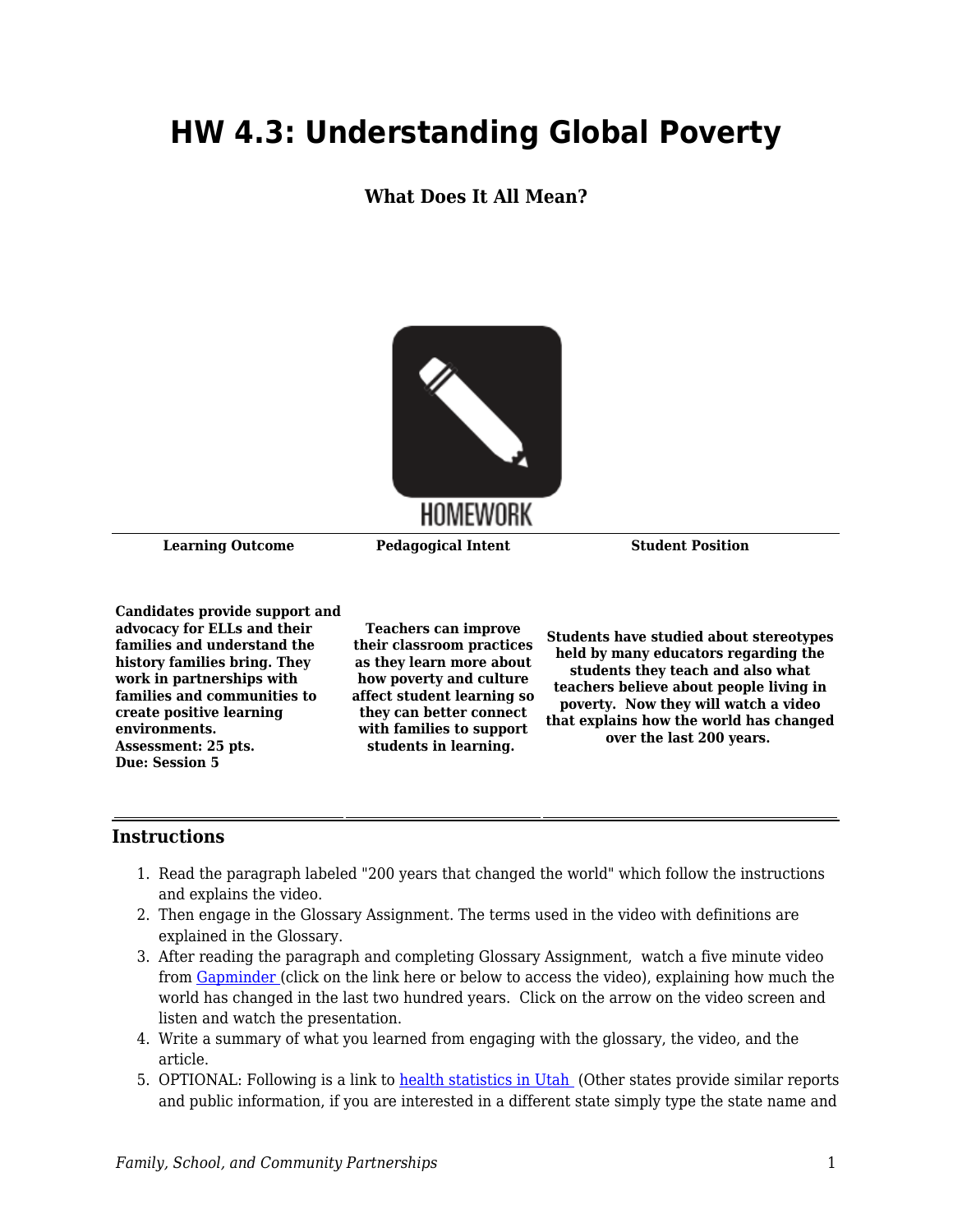health statistics into the your internet browser and links will come up). If you are interested you might look at the statistics in your area about health, vacines, death rates, etc.

6. Now consider your own students and immigrants in your school or community. Because America has many immigrants from many parts of the world, make a list of the countries from where the immigarants you are aware of (particularly your own students) and consider their position in American society. How do you think their homes and families potentially differ from middle class American families? How might you as a teacher or your school provide support to families and students from other countries? Which words in the glossary help you to understand international families better? Bring this work with you to session 5.

## **200 Years That Changed The World**

Lindgren, M. (August 18,

2010) Gapminder Foundation, [www.gapminder.org/downloads/200-years](http://www.gapminder.org/downloads/200-years) (This links to the teacher's quide and this [https://edtechbooks.org/-ozXI](https://www.gapminder.org/videos/200-years-that-changed-the-world/) links to the video).

Through analyzing income and life expectancy rates from the 1800's until the present, a new understanding of the relation between resources and opportunity within the world can be attained. Many, from students to educators, often misunderstand or do not see a connection between the two sets of data, thus creating false ideas of the world around them. One such fallacy is the idea that a country with a low life expectancy rate must not harbor any population that can live to old age, which is a common misunderstanding. These assumptions are incorrect, and, as educators, it is important to understand and explain clearly the correct specifics relating to the data at hand. For this purpose, a glossary of terms is included to assist in clearly identifying and explaining the situations at hand.

### **Glossary Assignment**

Using the glossary, consider calculations behind 'income per person' and 'life expectancy'. Address the numerous factors that can and do affect these statistics, and begin exploring why/how income and health relate. Gapminder provides an interactive chart that displays 200 years worth of statistics regarding income and life expectancy. Using the chart, an educator can spark various conversations within the classroom as they explain connected developments from the 1800's to present day.

### **Glossary:**

**Absolute Poverty**: Universal measurement of poverty when one cannot afford food

**Absolute Poverty Line:** Living on \$1.25 or less a day (as of 2005)

**Agriculture Economy:** Based on production and effectiveness of agriculture in a society, universally the most basic form of economy.

**Death Rates:** Number of deaths divided by population (age specific for life expectancy measurements)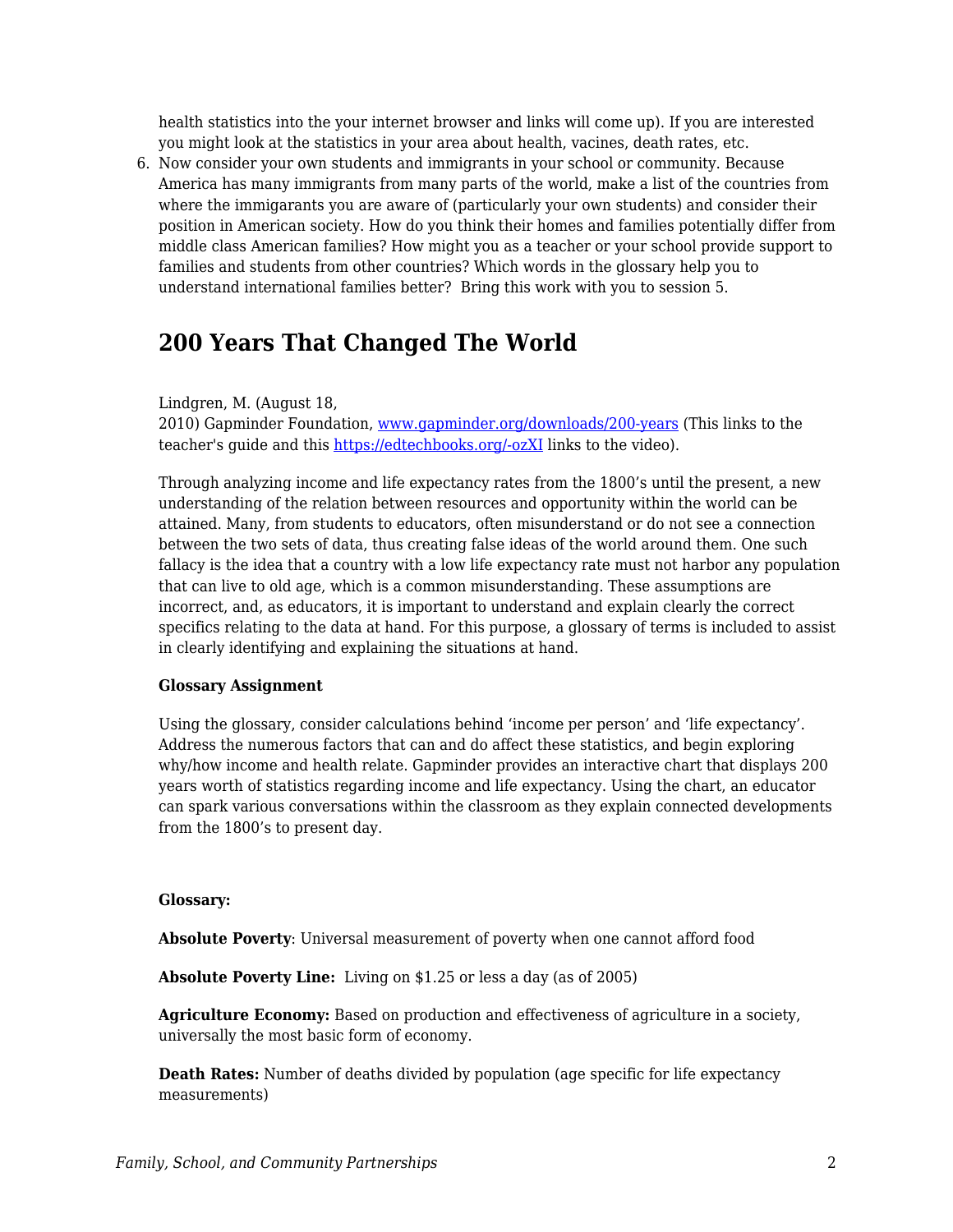**Disaster Conditions**: Factors that interrupt long term trends for health and income, ie: War, famine, genocide, epidemics, outbreaks, economic and financial crisis. Short term interruptions.

**High Income:** Population with income of \$20,000 or more. Country receives this status if the majority reside in this state.

**Income per person**: Same measurement as GDP per capita

**Industry Economy**: Based on other needs aside from food, such as clothing, housing, etc. Generally follows agriculture.

**Industrialization:** The shift from agriculture economies to industry, eventually leading to rise in average incomes and vice versa.

**Life Expectancy**: Average based on number of deaths within a population through all ages. Based on one year's data.

**Life Table:** Table to assist in calculating life expectancy of a country, based on a theoretical population of 100,000

**Low Income**: Population making less than \$2,000 income, Country receives this status if the majority reside in this state.

**Middle Income**: Population making between \$2,000 and \$20,000. Country receives this status if the majority reside in this state.

**Relative Poverty**: Specific measurement of poverty, when one lives below the standard of living that is culturally accepted and normal within a country

**Service Economy:** Based on the access to superfluous goods due to higher average income. Follows high income countries/populations.

**Surveys**: Data based on representative interviews of a population